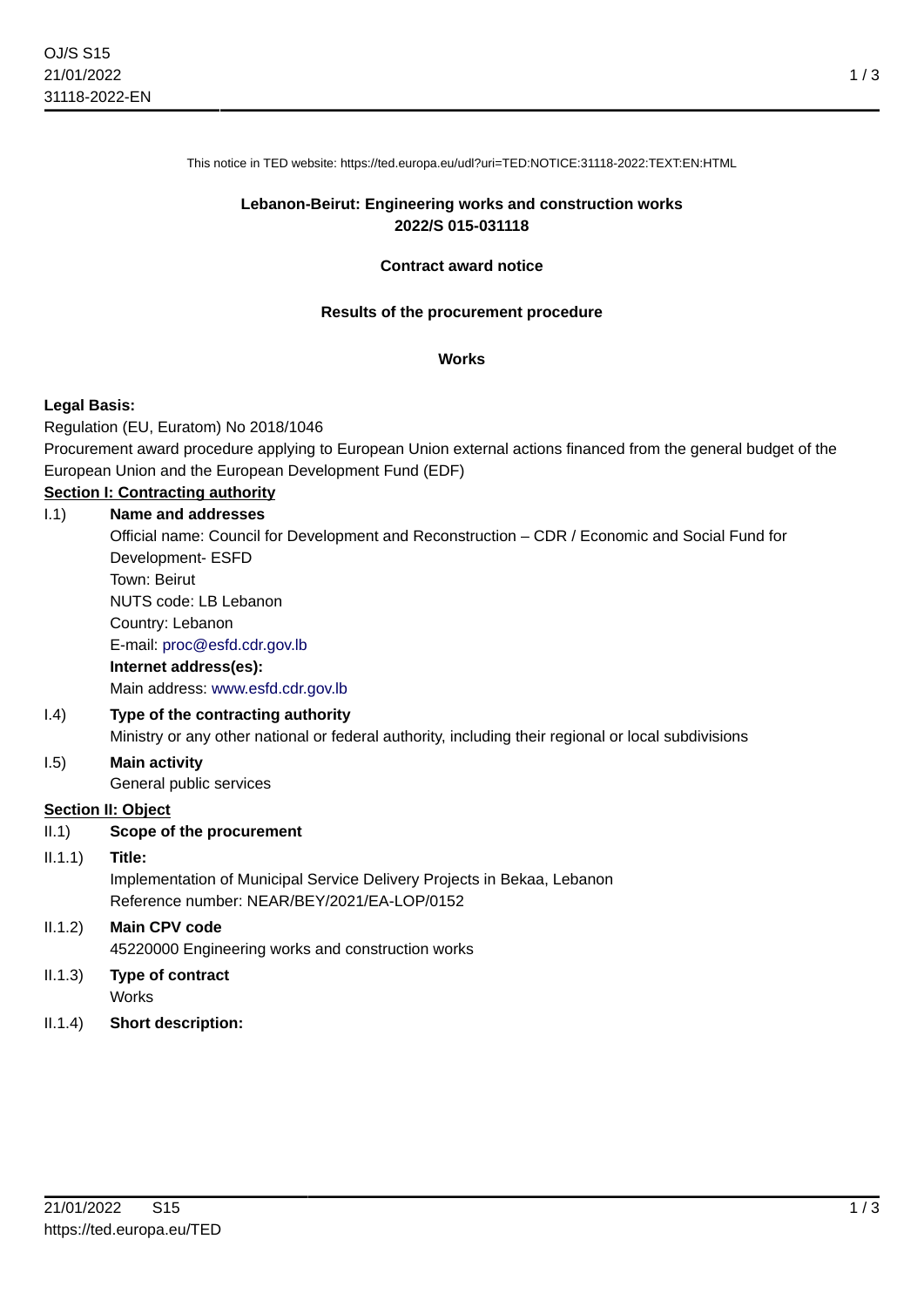|                                        | The contract shall cover the implementation of the following projects:<br>o Construction of irrigation and storm water canals in Bouarej village,<br>o Construction of cold storage facilities in Qabb Elias village;<br>o Construction of a stadium and rooms in the municipal sport facility in Ali Al Nahri village;<br>o Extension and installation of lighting system in municipal sport facility in Qoussaya village;<br>o Upgrading the slaughterhouse in Baalbeck city;<br>o Construction of Qaraoun Briquetting Facility in Qaraoun village;<br>o Construction of irrigation and storm water canals in the communities of West Bekaa Union of Municipalities. |
|----------------------------------------|------------------------------------------------------------------------------------------------------------------------------------------------------------------------------------------------------------------------------------------------------------------------------------------------------------------------------------------------------------------------------------------------------------------------------------------------------------------------------------------------------------------------------------------------------------------------------------------------------------------------------------------------------------------------|
| II.1.6)                                | <b>Information about lots</b>                                                                                                                                                                                                                                                                                                                                                                                                                                                                                                                                                                                                                                          |
|                                        | This contract is divided into lots: no                                                                                                                                                                                                                                                                                                                                                                                                                                                                                                                                                                                                                                 |
| II.1.7)                                | Total value of the procurement (excluding VAT)<br>Value excluding VAT: 2 215 589.62 EUR                                                                                                                                                                                                                                                                                                                                                                                                                                                                                                                                                                                |
| II.2)                                  | <b>Description</b>                                                                                                                                                                                                                                                                                                                                                                                                                                                                                                                                                                                                                                                     |
| II.2.2)                                | <b>Additional CPV code(s)</b><br>45220000 Engineering works and construction works                                                                                                                                                                                                                                                                                                                                                                                                                                                                                                                                                                                     |
| II.2.3)                                | Place of performance<br>NUTS code: LB Lebanon<br>Main site or place of performance:<br>Lebanon                                                                                                                                                                                                                                                                                                                                                                                                                                                                                                                                                                         |
| II.2.4)                                | Description of the procurement:<br>Implementation of Municipal Service Delivery Projects in Bekaa, Lebanon                                                                                                                                                                                                                                                                                                                                                                                                                                                                                                                                                             |
|                                        |                                                                                                                                                                                                                                                                                                                                                                                                                                                                                                                                                                                                                                                                        |
| II.2.5)                                | Award criteria<br>Price                                                                                                                                                                                                                                                                                                                                                                                                                                                                                                                                                                                                                                                |
| II.2.11)                               | Information about options<br>Options: no                                                                                                                                                                                                                                                                                                                                                                                                                                                                                                                                                                                                                               |
| II.2.13)                               | Information about European Union funds<br>The procurement is related to a project and/or programme financed by European Union funds: yes<br>Identification of the project:<br>Neighbourhood - ENI/2017/40299 - Local development programme along the Litani River Basin                                                                                                                                                                                                                                                                                                                                                                                                |
| II.2.14)                               | <b>Additional information</b>                                                                                                                                                                                                                                                                                                                                                                                                                                                                                                                                                                                                                                          |
|                                        | <b>Section IV: Procedure</b>                                                                                                                                                                                                                                                                                                                                                                                                                                                                                                                                                                                                                                           |
| IV.1)                                  | <b>Description</b>                                                                                                                                                                                                                                                                                                                                                                                                                                                                                                                                                                                                                                                     |
| IV.1.1)                                | <b>Type of procedure</b><br>Open procedure                                                                                                                                                                                                                                                                                                                                                                                                                                                                                                                                                                                                                             |
|                                        | Information about a framework agreement or a dynamic purchasing system                                                                                                                                                                                                                                                                                                                                                                                                                                                                                                                                                                                                 |
|                                        | Information about the Government Procurement Agreement (GPA)<br>The procurement is covered by the Government Procurement Agreement: no                                                                                                                                                                                                                                                                                                                                                                                                                                                                                                                                 |
|                                        | <b>Administrative information</b>                                                                                                                                                                                                                                                                                                                                                                                                                                                                                                                                                                                                                                      |
| IV.1.3)<br>IV.1.8)<br>IV.2)<br>IV.2.1) | Previous publication concerning this procedure<br>Notice number in the OJ S: 2021/S 171-443399                                                                                                                                                                                                                                                                                                                                                                                                                                                                                                                                                                         |
| IV.2.8)                                | Information about termination of dynamic purchasing system                                                                                                                                                                                                                                                                                                                                                                                                                                                                                                                                                                                                             |

# **Section V: Award of contract**